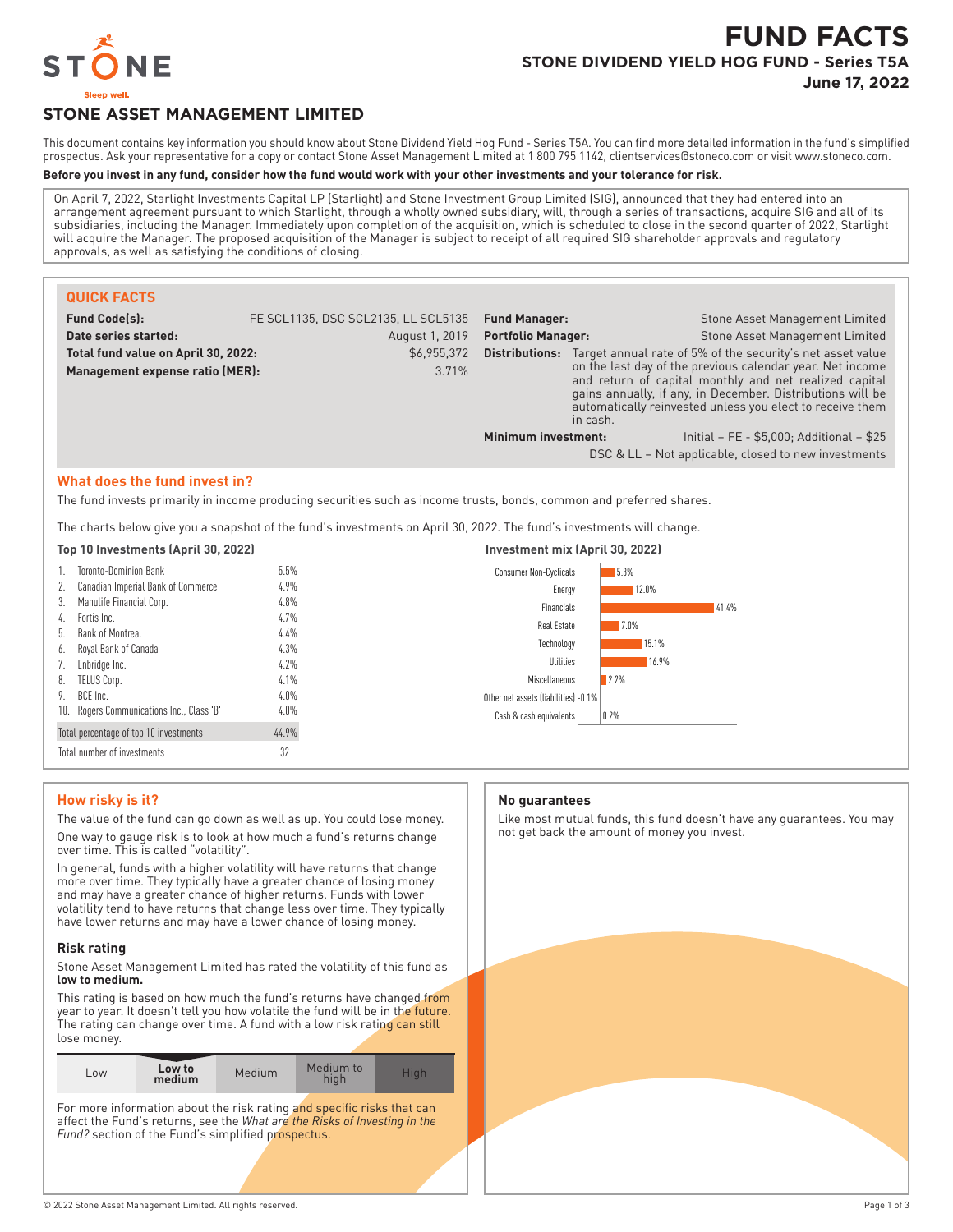

## **STONE DIVIDEND YIELD HOG FUND - Series T5A**

#### **How has the fund performed?**

This section tells you how Series T5A securities of the fund has performed since inception. Returns are after expenses have been deducted. These expenses reduce the fund's returns.

#### **Year-by-year returns**

The bar chart shows how the Series of the fund performed in each of the past 2 years. The fund's Series value has decreased in 1 of the past 2 years. The range of returns and change from year to year can help you assess how risky the Series of the fund has been in the past. It does not tell you how the Series of the fund will perform in the future.



#### **Best and worst 3-month returns**

This section shows the best and worst returns for Series T5A securities of the fund in a 3-month period since the inception of the Series of the fund. The best and worst month returns could be higher or lower in the future. Consider how much of a loss you could afford to take in a short period of time.

|              | Return  | $\vert$ 3 months ending | If you invested \$1,000 at the beginning of the period |
|--------------|---------|-------------------------|--------------------------------------------------------|
| Best return  | 11.77%  | May 1, 2021             | Your investment would rise to \$1.117.70.              |
| Worst return | -21.65% | March 31, 2020          | Your investment would drop to \$783.50.                |

#### **Average return**

The annual compound return of the Series of the fund was approximately 4.2% since the inception of the Series of the fund. If you had invested \$1,000 in the Series of the fund since the inception of the Series of the fund, your investment would now be worth \$1,119.97.

#### **Who is this fund for?**

#### **This fund is suitable for investors:**

- have medium-term investment goals
- have a portfolio focus on income and capital appreciation
- want to diversify their investment portfolio
- are comfortable with low to medium investment risk

#### **A word about tax**

In general, you'll have to pay income tax on any money you make on a fund. How much you pay depends on the tax laws where you live and whether or not you hold the fund in a registered plan such as a Registered Retirement Savings Plan or a Tax-Free Savings Account.

Keep in mind that if you hold your fund in a non-registered account, fund distributions are included in your taxable income, whether you get them in cash or have them reinvested.

#### **How much does it cost?**

The following tables show the fees and expenses you could pay to buy, own and sell Series T5A securities of the fund.

The fees and expenses – including any commissions – can vary among series of a fund and among funds. Higher commissions can influence representatives to recommend one investment over another. Ask about other funds and investments that may be suitable for you at a lower cost.

#### **1. Sales charges**

The table below shows the sales charge when you buy the Series T5A securities of the fund. Ask about the pros and cons of each option.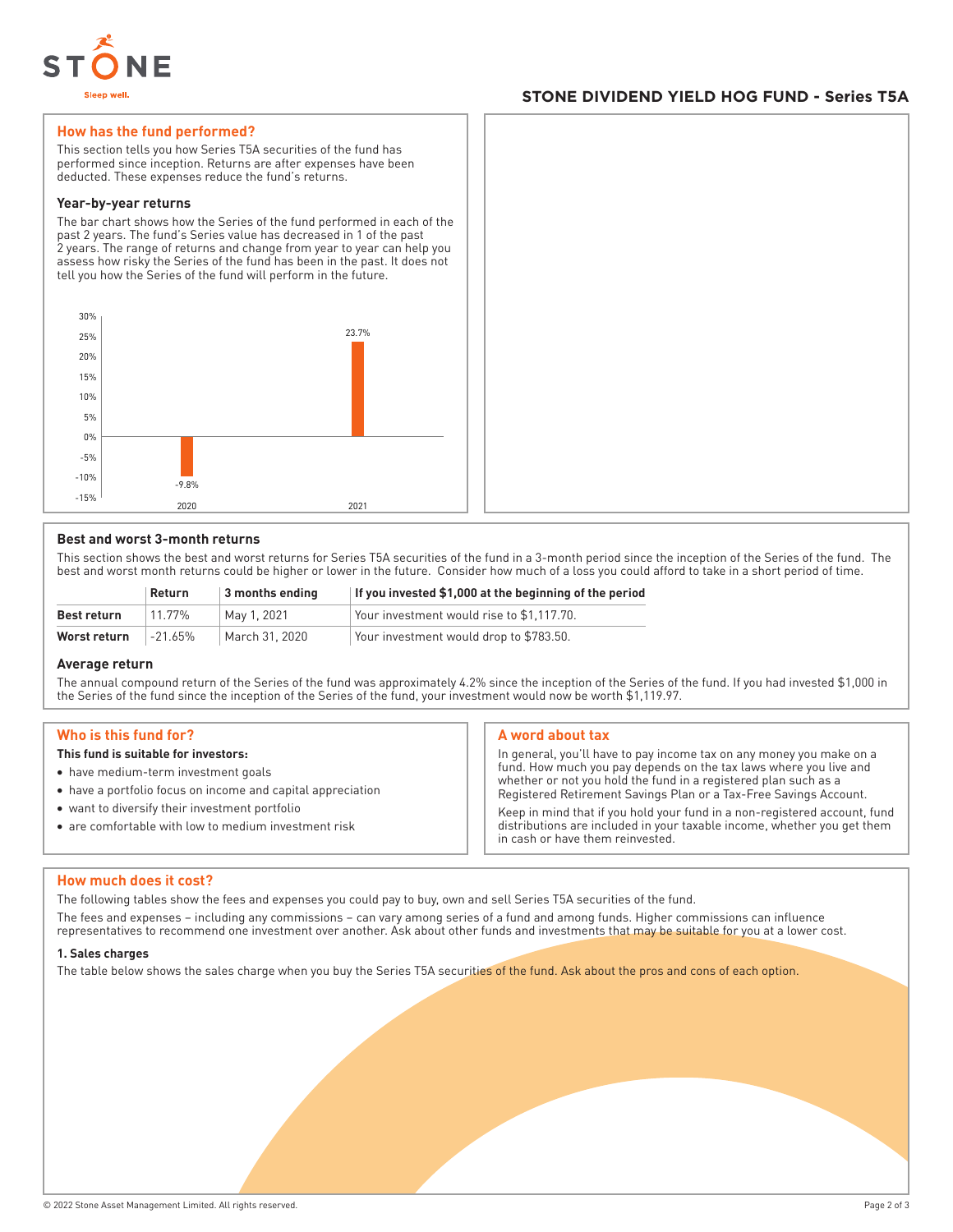

## **STONE DIVIDEND YIELD HOG FUND - Series T5A**

| Sales charge option                                                                                                                                                             | What you pay                                                                                                 |                                             | <b>How it works</b>                                                                                                                                                                                                                                                                              |
|---------------------------------------------------------------------------------------------------------------------------------------------------------------------------------|--------------------------------------------------------------------------------------------------------------|---------------------------------------------|--------------------------------------------------------------------------------------------------------------------------------------------------------------------------------------------------------------------------------------------------------------------------------------------------|
|                                                                                                                                                                                 | in percent (%)                                                                                               | in dollars (\$)                             |                                                                                                                                                                                                                                                                                                  |
| Low load sales<br>charge                                                                                                                                                        | If you sell within:<br>3.50%<br>1 year of buying:<br>2 years of buying: 2.75%                                | \$0 to \$35 on every<br>\$1,000 you sell    | • When you buy the fund, Stone Asset Management Limited pays your<br>representative's firm a commission of 3.0%. Any deferred sales charge you<br>pay goes to Stone Asset Management Limited.                                                                                                    |
|                                                                                                                                                                                 | 3 years of buying: 2.00%<br>Thereafter<br>Nil                                                                |                                             | • You can sell up to 10% of your securities each year without paying a deferred<br>sales charge.                                                                                                                                                                                                 |
|                                                                                                                                                                                 |                                                                                                              |                                             | • You can switch to certain other securities of other Stone Funds at any time<br>without paying a deferred sales charge. The deferred sales charge schedule<br>will be based on the date you bought the first fund.                                                                              |
| Initial sales charge                                                                                                                                                            | 0% to 5% of the amount<br>\$0 to \$50 on every                                                               |                                             | • Negotiated between you and your representative.                                                                                                                                                                                                                                                |
|                                                                                                                                                                                 | you buy                                                                                                      | \$1,000 you buy                             | • The initial sales charge is deducted from the amount you invest. It goes to<br>your representative's firm as a commission.                                                                                                                                                                     |
| <b>Deferred sales</b><br>charge                                                                                                                                                 | If you sell within:<br>1 year of buying:<br>$6.00\%$                                                         | \$0 to \$60 on every<br>\$1,000 you sell    | • The deferred sales charge is a set rate based on the cost of units being sold. It<br>is deducted from the amount you sell.                                                                                                                                                                     |
|                                                                                                                                                                                 | 2 years of buying: 5.50%<br>3 years of buying: 5.00%<br>4 years of buying: 4.50%<br>5 years of buying: 4.00% |                                             | • When you buy the fund, Stone Asset Management Limited pays your<br>representative's firm a commission of 5.0%. Any deferred sales charge you<br>pay goes to Stone Asset Management Limited.                                                                                                    |
|                                                                                                                                                                                 | 6 years of buying: 3.00%<br>7 years of buying: 2.00%<br>Thereafter<br>Nil                                    |                                             | • You can sell up to 10% of your securities each year without paying a deferred<br>sales charge.                                                                                                                                                                                                 |
|                                                                                                                                                                                 |                                                                                                              |                                             | • You can switch to certain other securities of other Stone Funds at any time<br>without paying a deferred sales charge. The deferred sales charge schedule<br>will be based on the date you bought the first fund.                                                                              |
| 2. Fund Expenses                                                                                                                                                                |                                                                                                              |                                             | 3. More about the trailing commission                                                                                                                                                                                                                                                            |
| You don't pay these expenses directly. They affect you because they<br>reduce the returns of the fund.<br>As at December 31, 2021, the fund's expenses were 3.76% of its value. |                                                                                                              |                                             | The trailing commission is an ongoing commission. It is paid for as long<br>as you own the fund. It is for the services and advice that your<br>representative and their firm provide to you.                                                                                                    |
|                                                                                                                                                                                 | This equals \$37.60 for every \$1,000 invested.                                                              | Annual rate las a %<br>of the fund's value) | Stone Asset Management Limited pays the trailing commission to your<br>representative's firm. It is paid from the fund's management fee and is<br>based on the value of your investment.                                                                                                         |
| Management expense ratio (MER)<br>3.71%<br>This is the total of the management fee (including<br>the trailing commission) and operating expenses.                               |                                                                                                              |                                             | • Initial sales charge trailing commission - up to 1.00% of the value of<br>your investment each year. This equals \$10.00 each year for every<br>\$1,000 invested.                                                                                                                              |
| <b>Trading expense ratio (TER)</b><br>0.05%<br>These are the fund's trading costs.                                                                                              |                                                                                                              |                                             | • Deferred sales charge trailing commission – up to 0.50% of the value<br>of your investment each year. This equals \$5.00 each year for \$1,000<br>invested.                                                                                                                                    |
| <b>Fund expenses</b>                                                                                                                                                            |                                                                                                              | 3.76%                                       | • Low load sales charge trailing commission – up to 1.00% of the value<br>of your investment each year. This equals \$10.00 each year for \$1,000<br>invested. Low load sales charge trailing commissions are not payable<br>until the first anniversary of the date of your initial investment. |

### **4. Other Fees**

You may have to pay other fees when you buy, hold, sell or switch securities of the fund.

**Fee What you pay Switch or change fee** Your representative's firm may charge you a fee of up to 2.00% of the value of securities switched or changed. **Short-term trading fee** 2.00% of the value of securities you redeem or switch within 90 days of purchase. This fee goes to the fund.